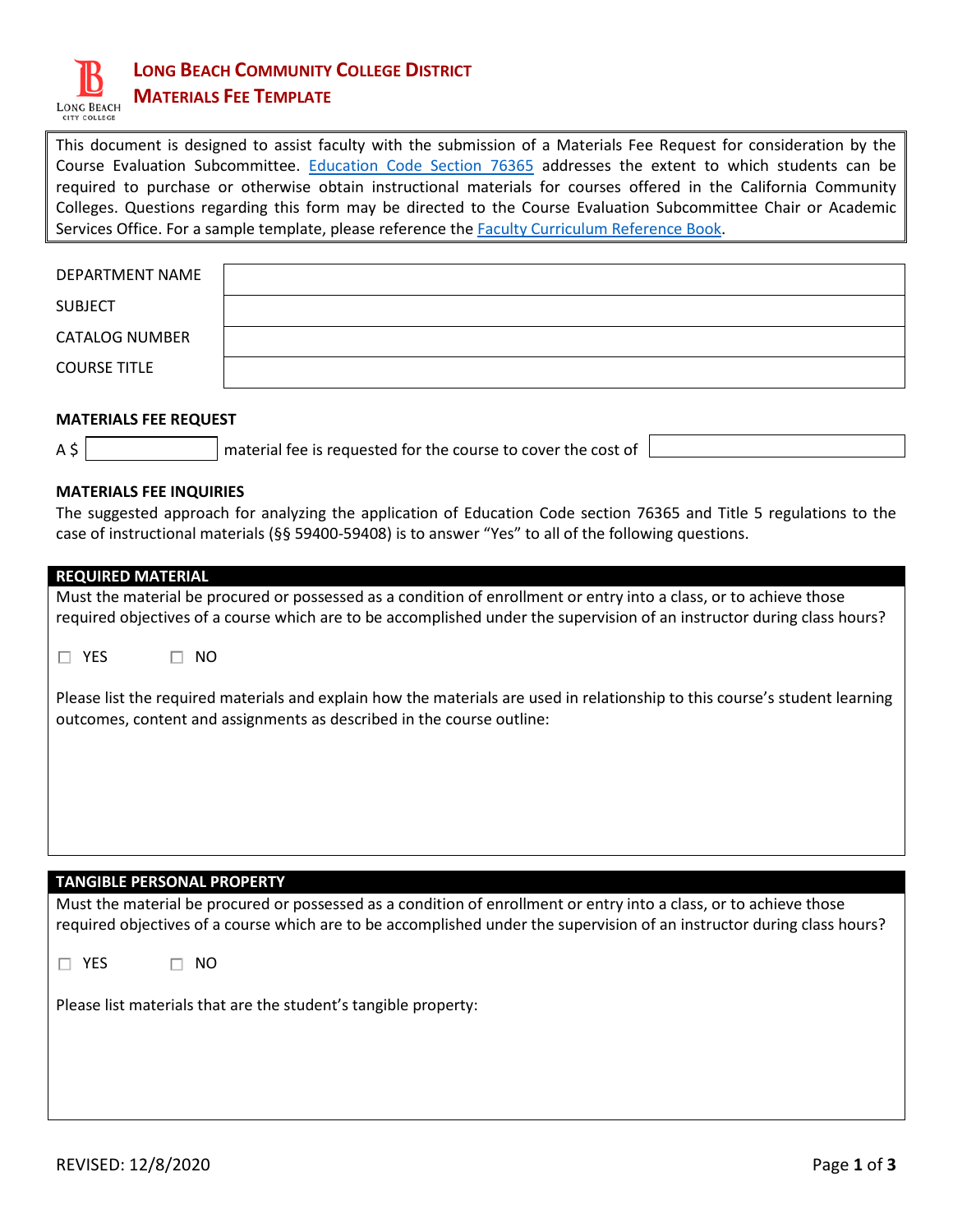#### **OWNED OR CONTROLLED BY THE STUDENT**

Is the material owned or primarily controlled by an individual student?

 $\Box$  YES  $\Box$  NO

Please list completed relevant student assignments (e.g. report, project, etc.) that are owned or controlled by the student. Please explain if and how student assignments continue to have value after course completion (e.g. contain instructor comments, are part of a professional portfolio, etc.):

## **SOLELY AVAILABLE FROM THE DISTRICT**

| Is the material only available through the district, or because the district requires that the material be purchased or       |
|-------------------------------------------------------------------------------------------------------------------------------|
| procured from it? A material will be considered to be solely or exclusively available from the district if it is provided to  |
| the student at the district's actual cost, and there are health and safety reasons for the district being the provider, or if |
| the district is providing the material at a lower cost than would be charged by other sources from which the material         |
| would be available.                                                                                                           |

 $\square$  YES  $\square$  NO

# **CONTINUING VALUE OUTSIDE CLASSROOM SETTING**

Can the material be taken from the classroom setting, and is it not wholly consumed, used up, or rendered valueless as it is applied in achieving those required objectives of a course, which are accomplished under the supervision of an instructor during class hours? Electronic course content would be equivalent to a textbook, study guide, solutions manual, or test bank that students have access to beyond the class session for which the instructional materials were purchased. An access code charge is permissible if the student can print the materials and they are of continuing educational value as noted above.

 $\Box$  YES  $\Box$  NO

Please list completed assignment items that are of continuing value in that they form a record of lessons learned through the various stages of the course of instruction. When reviewed in combination with the other course assignments, they provide a valuable reference resource to the student. The material is neither consumed nor rendered valueless in the instruction process.